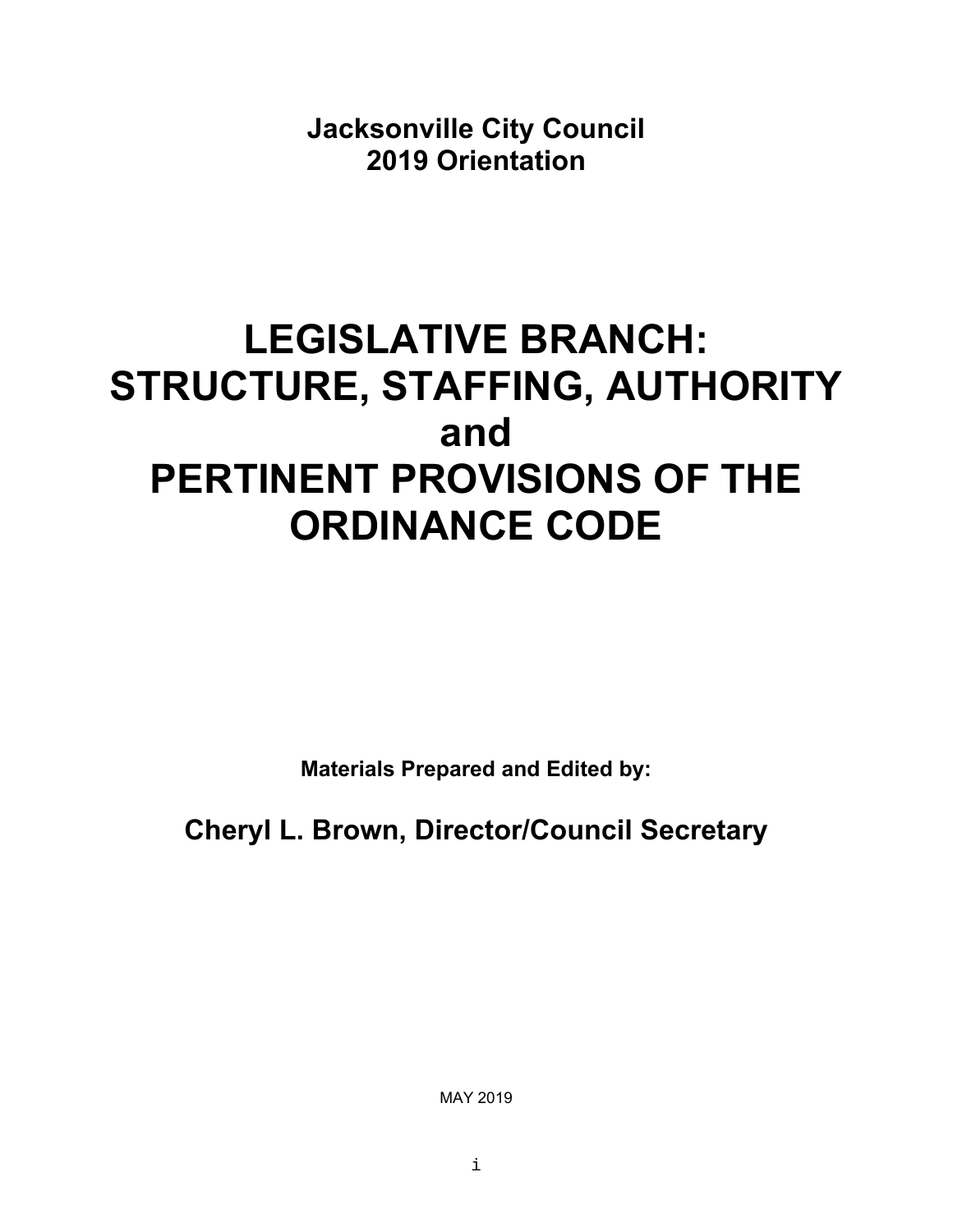# **TABLE OF CONTENTS**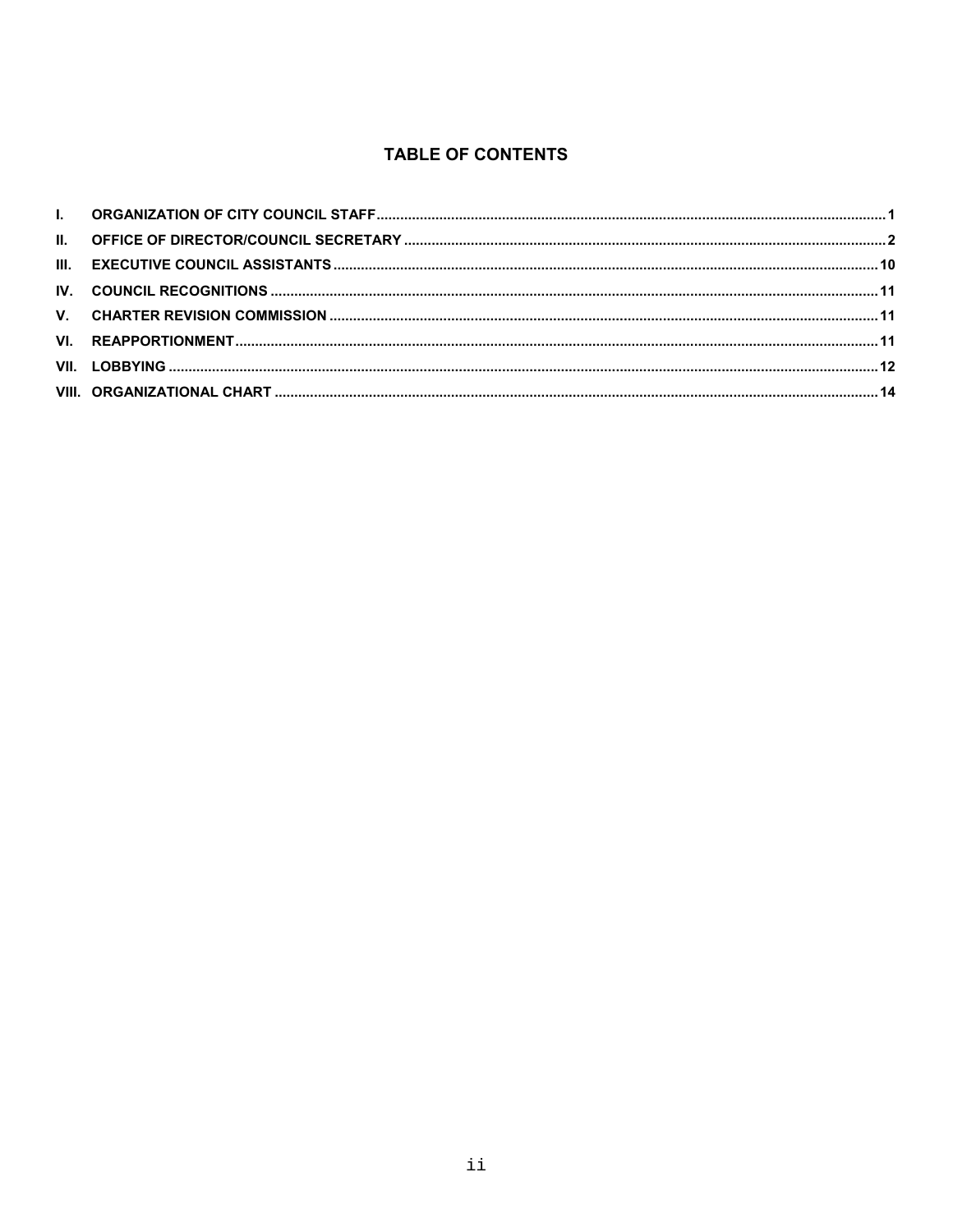# **LEGISLATIVE BRANCH: STRUCTURE, STAFFING, and AUTHORITY**

# **I. Organization of City Council Staff**

- A. Authorization for City Council staff is provided pursuant to Title II Legislative Branch, *Ordinance Code*. Ordinance 2000-793-E, enacted September 9, 2000, provided for a City Council staff reorganization. Ordinances 2001-1022-E, 2004-464-E, 2005-509-E, 2005-943-E, 2007-279-E, 2013-412-E, 2014-410-E and 2018-536-E have further amended staff structure and organization.
- B. Two Departments: Office of Director/Council Secretary and Council Auditor's Office.
	- 1. Office of Director/Council Secretary organizational structure:
		- a. Director/Council Secretary (reports directly to the Council).
		- b. Chief of Legislative Services, Chief of Research, Chief of Administrative Services, and Information Systems Administrators (report directly to the Director/Council Secretary).
		- c. All other staff report to the appropriate division chief, excluding Executive Council Assistants, who report only to their appointing Council Member(s).
	- 2. Office of Council Auditor organizational structure.
		- a. Authorization and Duties of the Council Auditor's Office
			- (i) The position of the Council Auditor is authorized pursuant to Section 5.10, Jacksonville Charter. This section sets forth the qualifications and duties of the Council Auditor. The specific duties provided in this section are: Examine the accounting systems used by all offices and departments of the consolidated government and all independent agencies, and advise the Council as to whether all such systems provide for full disclosure of the financial results and adequate information for the management needs and budgetary requests of each such office, department, board and agency. Conduct a continuous internal audit of the fiscal operations of the consolidated government and all independent agencies. Submit such reports and financial statements to the Council as it may from time to time require.
		- b. Other Council Requirements of the Auditor's Staff
			- (i) Chapter 13, *Ordinance Code*, sets forth additional responsibilities of the Council Auditor's Office including: Performing research as the Council President, the Committee on Administration and Finance or individual Council Members may request or require concerning the financial, staffing, or management affairs of the consolidated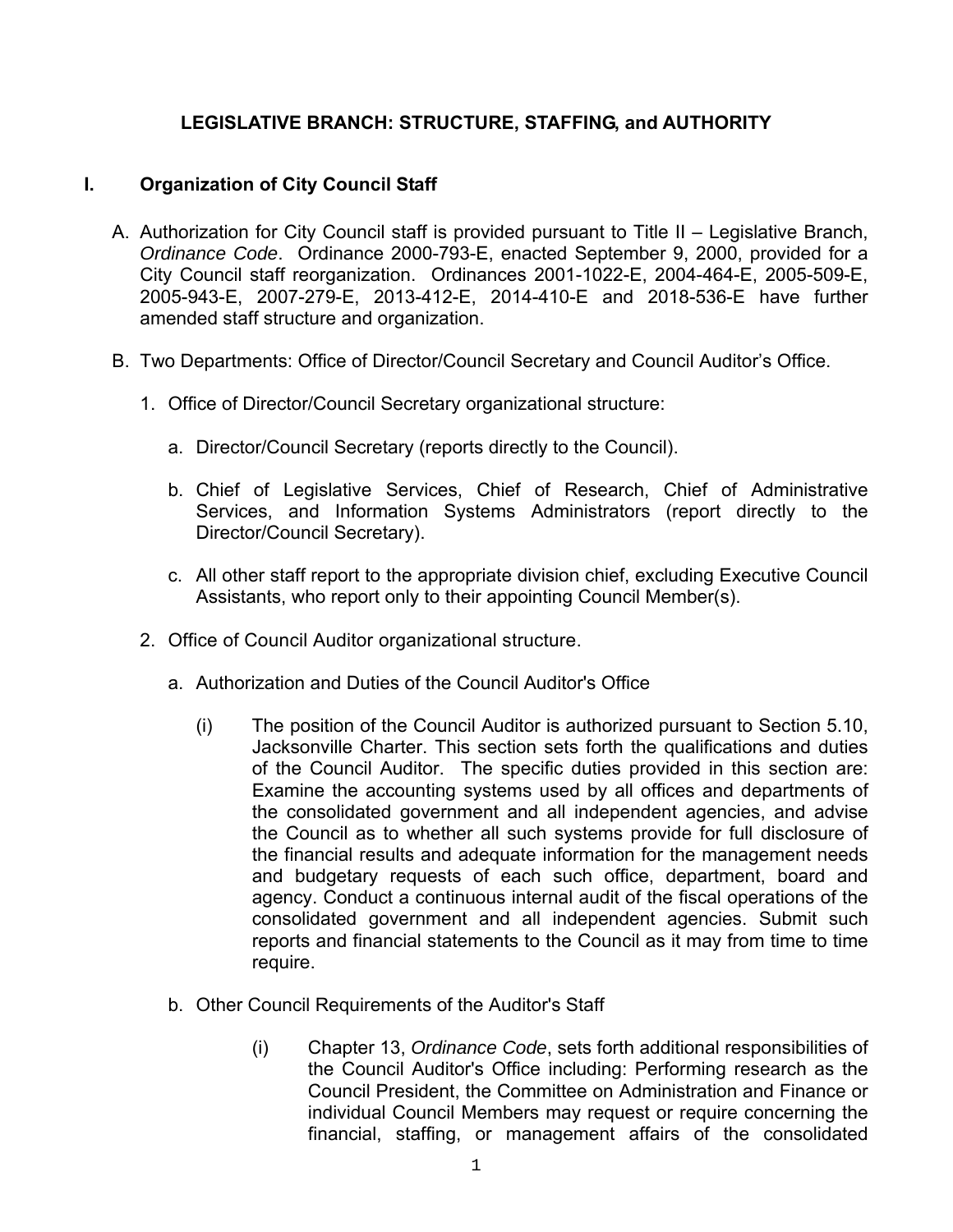government or of the agencies to which the Council makes miscellaneous appropriations or public service grants. Rendering assistance to the independent auditor appointed by the Council. In addition, Chapter 102 of the Jacksonville Municipal Code provides that the Council Auditor shall perform management audit procedures in connection with audit assignments in addition to what are termed fiscal audit procedures.

# **II. Office of Director/Council Secretary**

(Chapter 11, *Ordinance Code*)

Authorization, duties, and responsibilities of the Director/Council Secretary:

Section 5.12.- Secretary and other council employees. *Jacksonville Charter*

The council shall select a secretary who shall keep the records of the council and perform such other duties as may be required of him by the council and this charter. The council may select and employ such employees as are necessary to assist the secretary and the auditor in their duties subject to the civil service provisions of this charter and the rules and regulations enacted pursuant thereto.

*(Laws of Fla., Ch. 92-341, § 1)* 

- A. This office is a department of the legislative branch of government.
- B. This office includes three divisions:
	- 1. Legislative Services Division
	- 2. Research Division
	- 3. Administrative Services Division
- C. The head of this department is the Director/Council Secretary.
	- 1. Selected by Personnel Committee and appointed/confirmed by Council.
	- 2. Responsible for the divisions and functions of the department and exercises direct control and supervision over all department staff, including the division chiefs and assistant chiefs, Value Adjustment Board, Records Management and Retention, but excluding the Executive Council Assistants. Responsible for training of department staff including Executive Council Assistants regarding Public Records Management, Public Notification, and Sunshine Training.
	- 3. Exercises direct control and supervision over all department staff, including the division chiefs (but excluding Executive Council Assistants – for whom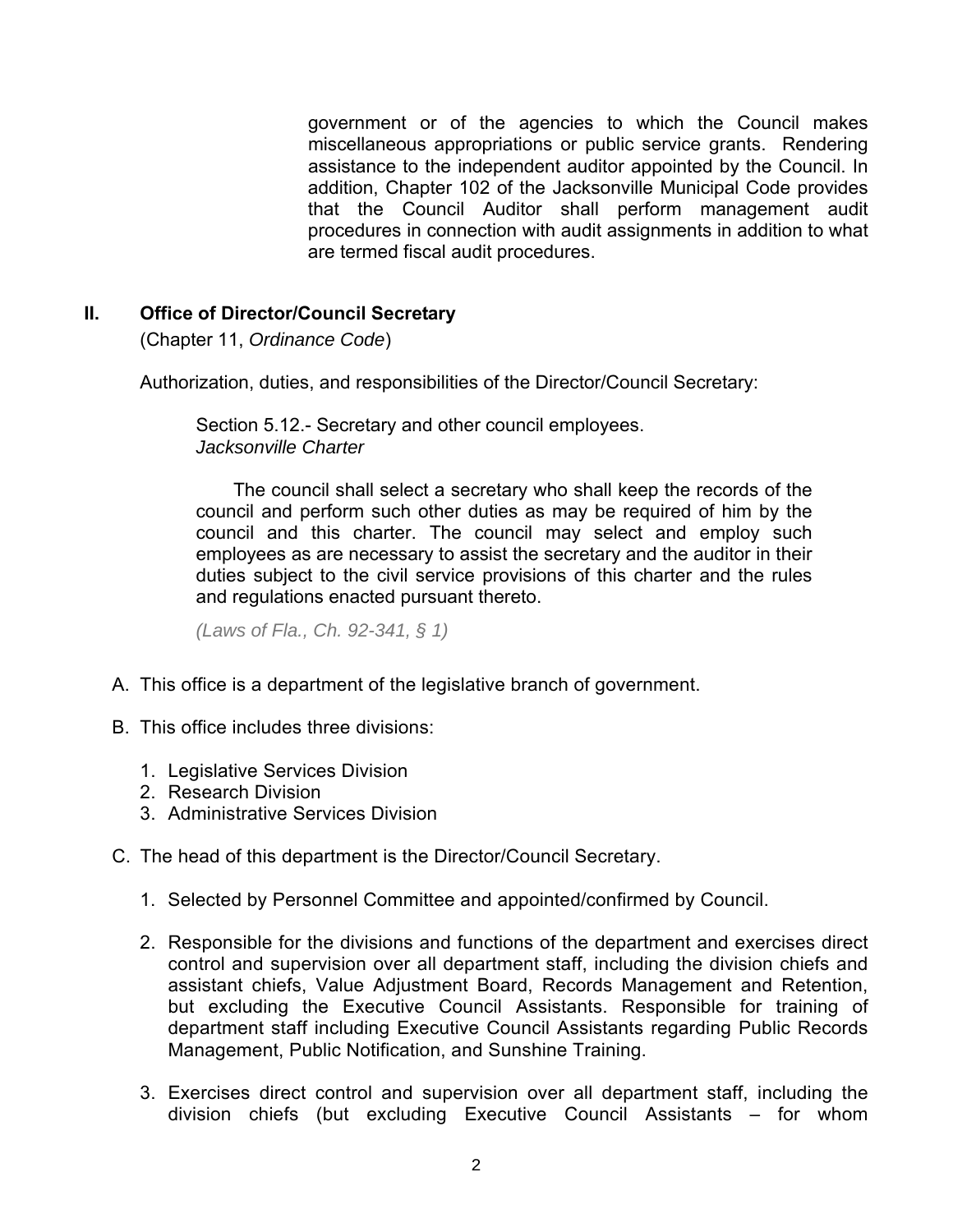administrative assistance only is provided within the limitations of the Ordinance Code).

- 4. Develops, provides and maintains budget preparation for the Council Staff Services Budget.
- 5. Refers requests for information to agencies within the City Government.
- 6. Arranges for public broadcast of Council meetings and selected proceedings, either through contract with a third-party provider or through in-house systems installed in Council meeting areas.
- 7. Keeps the records of the Council and is the official signatory and performs all duties which are assigned by the Charter or by law.
- 8. Maintains the office, chambers, committee rooms, and conference rooms of the City Council.
- 9. Provides clerical and secretarial assistance to Council committees and subcommittees and to the boards and commissions that function as an extension of the Council.
- 10. Provides, maintains, and updates the official legislative files, committee calendars, and Council Agenda, and other documents necessary to the conduct of legislative business and is responsible for all official records of the legislative branch of government.
- 11. Provides the Council, its committees, and members with information, data, and research analysis, necessary to the proper conduct of legislative business.
- 12. Upgrades, develops and maintains all equipment as needed for the Council.
- 13. Responsible for the assigning of parking for Council Members and staff.
- 14. Responsible for all Records and Management functions, software, tracking systems for the City of Jacksonville for past and pending legislation.
- 15. Responsible for negotiating all contacts for services for vendors for the management functions for the Office of City Council and securing the same.
- 16. Responsible for coordinating, maintaining and establishing contacts with the posting of ordinance to the Municipal Code Corporation on behalf of the City of Jacksonville.
- 17. Publishes and maintains the Council Rules in accordance with Section 10.102. *Ordinance Code*.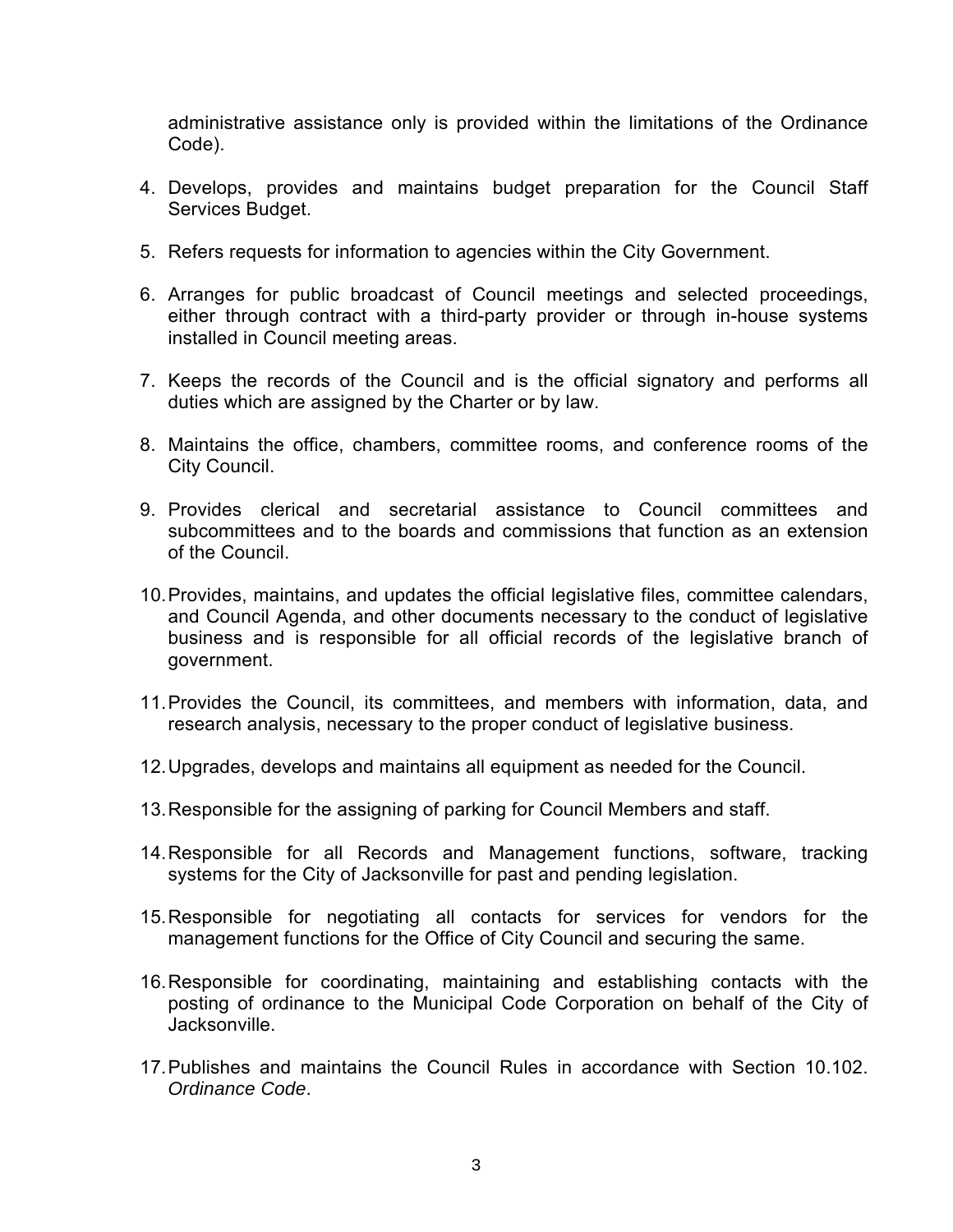- 18. Responsible for securing funding and maintaining a historical database system for all legislation past or actions taken by the Council.
- 19. Responsible for certification of all Public Records Requests for the Office of the City Council.
- 20. Responsible for all official events of the Office of the City Council, including orientations and installations.
- 21. Maintains all physical facilities and meeting spaces under control of the Council. Provides for usage of meeting facilities for legitimate city functions, provided that the usage does not interfere with the "needs of the Council". Only authorizing authority for the use of the Council Chamber other than the Council President.
- 22. Responsible for all official advertisements and attestments for the City of Jacksonville for Public Hearings as required by Florida Statute.
- 23. Performs other duties not withstanding those mentioned and required by the Office of City Council.
- D. The office provides a variety of functions through its divisions.
	- 1. Legislative Services Division
		- a. The head of this division is **Carol Owens**, Chief of Legislative Services, who reports directly to the Director/Council Secretary.
		- b. Selected by the Personnel Committee with the recommendation of the Director/Council Secretary and appointed/confirmed by the Council.
		- c. Council may also appoint up to two assistant chiefs for this division.
		- d. The Chief may employ staff (with approval of the Director/Council Secretary), who all work under the direction of the Director/Council Secretary.
		- e. Duties of the division:
			- (i) Receives bills for introduction into the Council, as well as amendments and substitutes.
			- (ii) Maintains a file on each bill introduced.
			- (iii) Prepares agendas for each Council and committee meeting.
			- (iv) Prepares minutes of Council meetings and summary report minutes of committee meetings.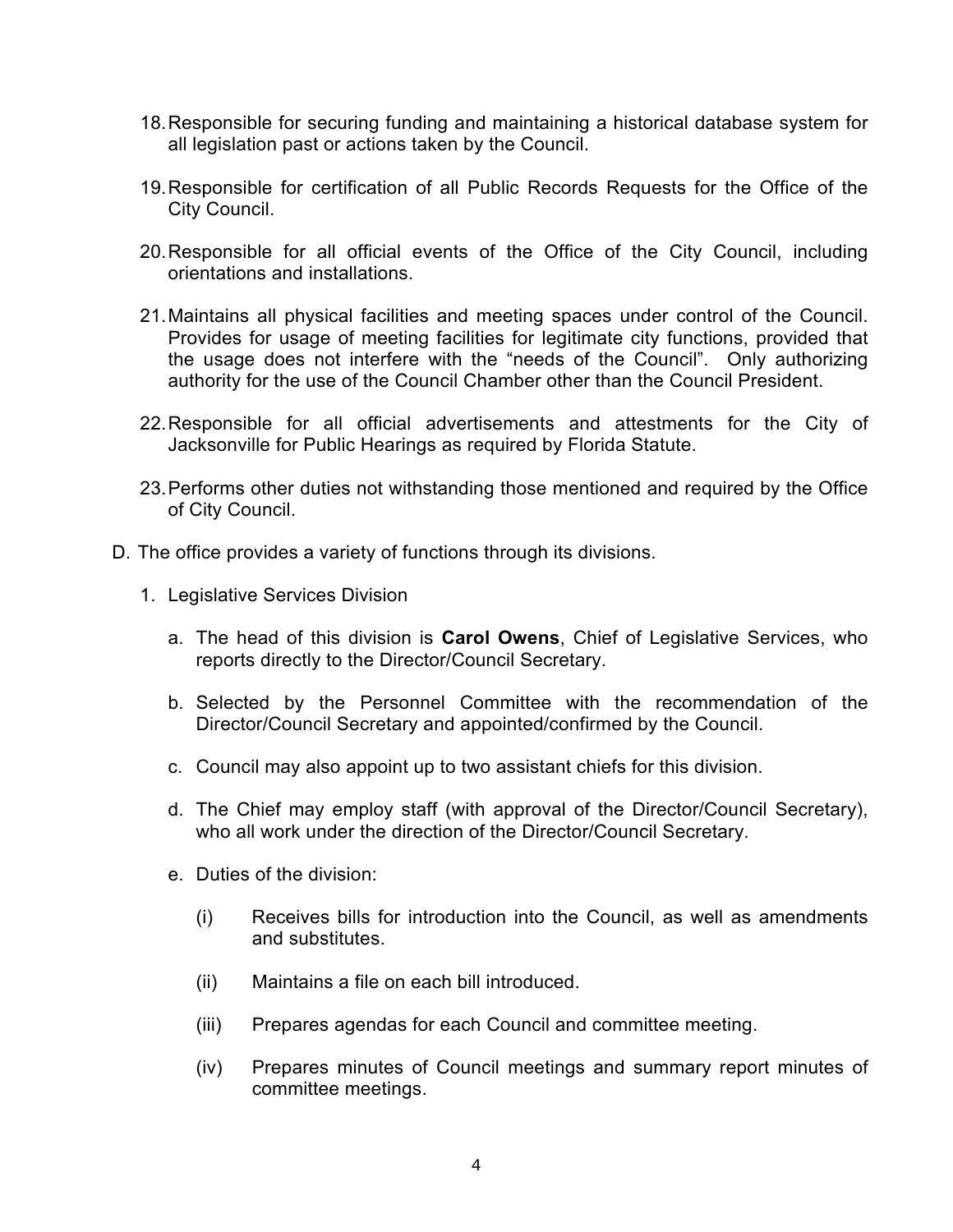- (v) Maintains the Record of Ordinances and Record of Resolutions, preserving the original bills and preparing an index for research and retrieval purposes.
- (vi) Publishes notices required by law on behalf of or for the Council.
- (vii) Keeps and updates the legislative files, records and dockets of the Council as a whole, its committees and various Council Members, as official records of the City.
- (viii) Maintains records of every subpoena issued by the Director/Council Secretary – Office of Staff Services.
- (ix) Mails a copy of any complaint against the City, involving litigation concerning the appeal of a decision of the Council to either approve or deny a petition for rezoning, to all property owners within 350 feet of the property that is the subject of the litigation.
- (x) Staffs all standing, select, and special committees, as well as any task forces and/or Council boards and commissions as assigned.
- (xi) Performs any other duties assigned by the Director/Council Secretary.
- 2. Research Division
	- a. Head of this division is **Jeff Clements**, Chief of Research, who reports directly to the Director/Council Secretary.
	- b. Selected by the Personnel Committee with the recommendation of the Director/Council Secretary and appointed/confirmed by the Council.
	- c. The Chief may employ staff (with approval of the Director/Council Secretary) who all work under the direction of the Director/Council Secretary.
	- d. Duties of the division:
		- (i) Prepares a legislative summary of each bill introduced into Council.
		- (ii) Prepares informative material on matters of interest to the Council or relevant to proposed legislation.
		- (iii) Provides research services for boards and commissions that function as an extension of the Council.
		- (iv) Maintains the Research Files and Historical Archival Research Index.
		- (v) Staffs all standing, select, and special committees, as well as any task forces and/or Council boards and commissions as assigned.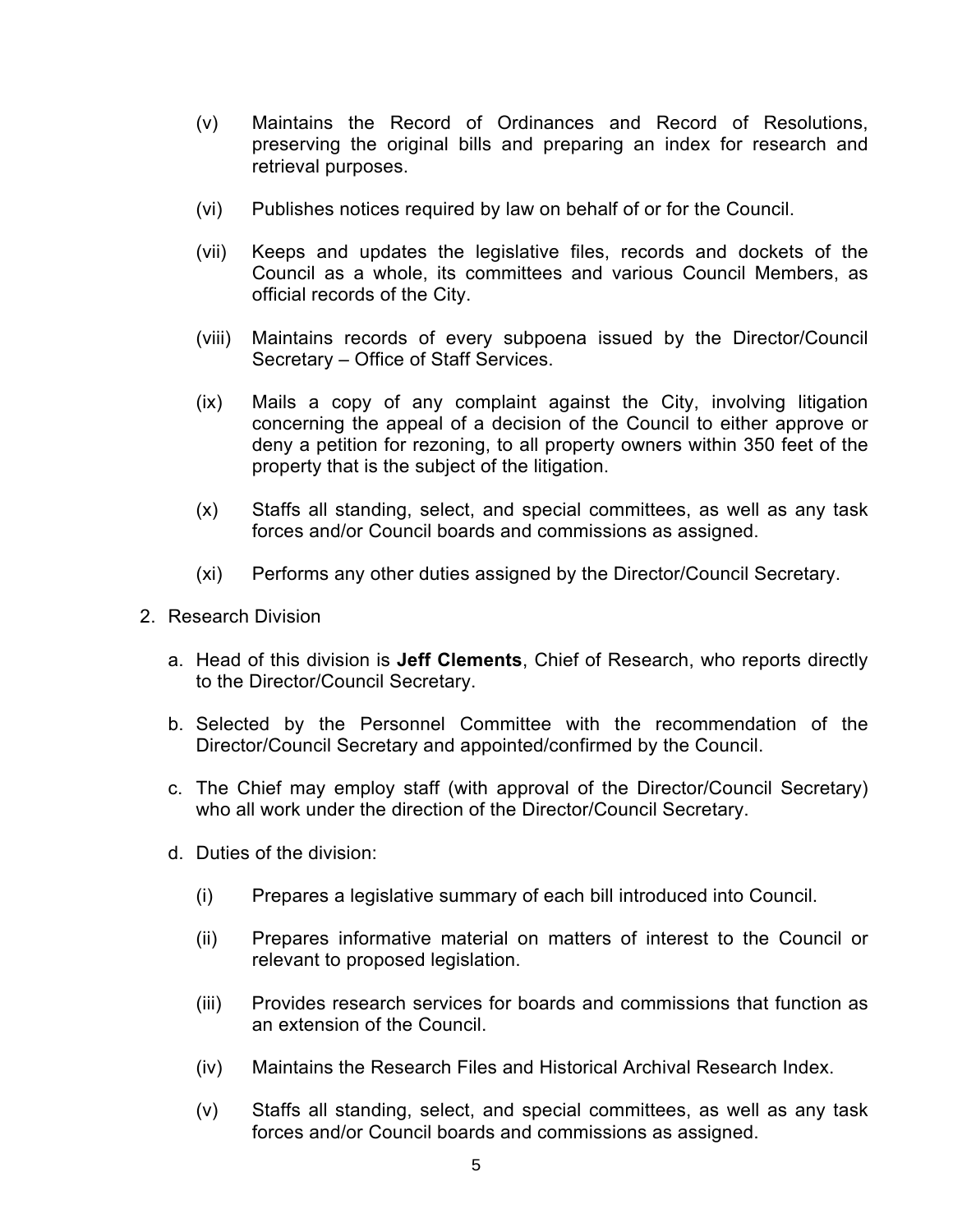- (vi) Performs any other duties assigned by the Director/Council Secretary, the Council President or the Council.
- 3. Administrative Services Division
	- a. Head of this division is **Kristi Sikes**, Chief of Administrative Services, who reports directly to the Director/Council Secretary.
	- b. Selected by the Personnel Committee with the recommendation of the Director/Council Secretary and appointed/confirmed by Council.
	- c. The Chief may employ staff (with approval of the Director/Council Secretary) who all work under the direction of the Director/Council Secretary.
	- d. Duties of the division:
		- (i) Process and maintains records for all human resources, payroll, accounting and purchasing files and records.
		- (ii) Maintains records of all physical inventories of Council equipment and updates this inventory annually.
		- (iii) Maintains all physical facilities and meeting spaces under control of the Council. Provides for usage of meeting facilities for legitimate city functions, provided that the usage does not interfere with the needs of the Council.
		- (iv) Prepares annual and periodic budget reports for the Office of City Council.
		- (v) As authorized by the Director/Council Secretary, assigns and provides supervision for support employees of the division, including the Council reception area.
		- (vi) Provides Executive Council Assistants with the supplies and equipment necessary in the performance of their duties, as stipulated by the Ordinance Code.
		- (vii) Coordinates the maintenance of administrative records with all Council division chiefs.
		- (viii) Performs any other duties assigned by the Director/Council Secretary.
- 4. Public Information Division No longer functional

The duties of the Public Information Division have been realigned and reassigned to accommodate a more functional and effective organizational system.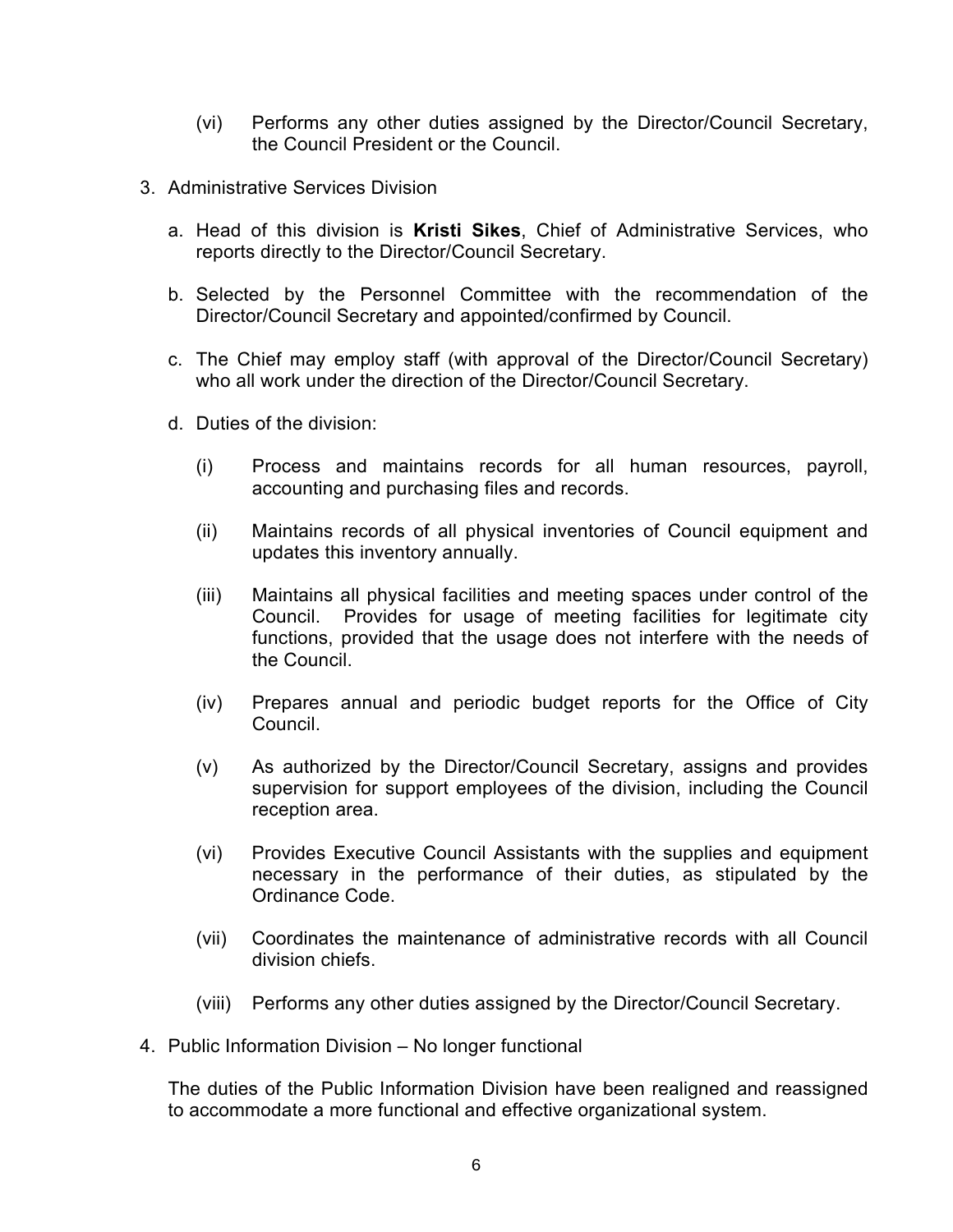# **In an effort to assist you, the following Contact list has been developed:**

# **Director's Office:**

**Cheryl Brown** – **630-1452** or CLBrown@coj.net (or Katrina Fisher – 630-2794 or  $KFisher@coj.net$ )

- Public Records Requests
- Daily screening of calls
- Respond to media e-mail inquires
- Incoming mail correspondence
- Requests for photos
- All calls from vendors Trophy Center, R&S, Adam Studio's, etc.
- All purchases generated for Public Information Requests, PO's and BO's
- Delivery of mail
- Direct all constituent inquiries per assignment listing
- Draft Press Releases
- Public Service Announcements

# **Research Division:**

**Jeff Clements** – **630-1405** or JeffC@coj.net

- Legislative Summaries
- General information (where to locate data)
- Draft Press Releases
- Maintains data relating to City Council boards and commissions, including appointments and terms.
- Public Service Announcements
- Robert O. Johnson Award Applications
- Respond to media e-mail inquires

# **Legislative Services:**

**Carol Owens** – **630-1404** or COwens@coj.net (or Jessica Matthews  $-630-1404$  or JMatthews@coj.net)

- Basic questions on status of Legislation (committee assignments, committee votes, where the bill is in the process, etc.)
- General records information (where to locate records)
- All Power Point requests for committees and sub-committees
- Assignments for Pages at Council meetings
- Photographer for Council meetings including photos of Council Pages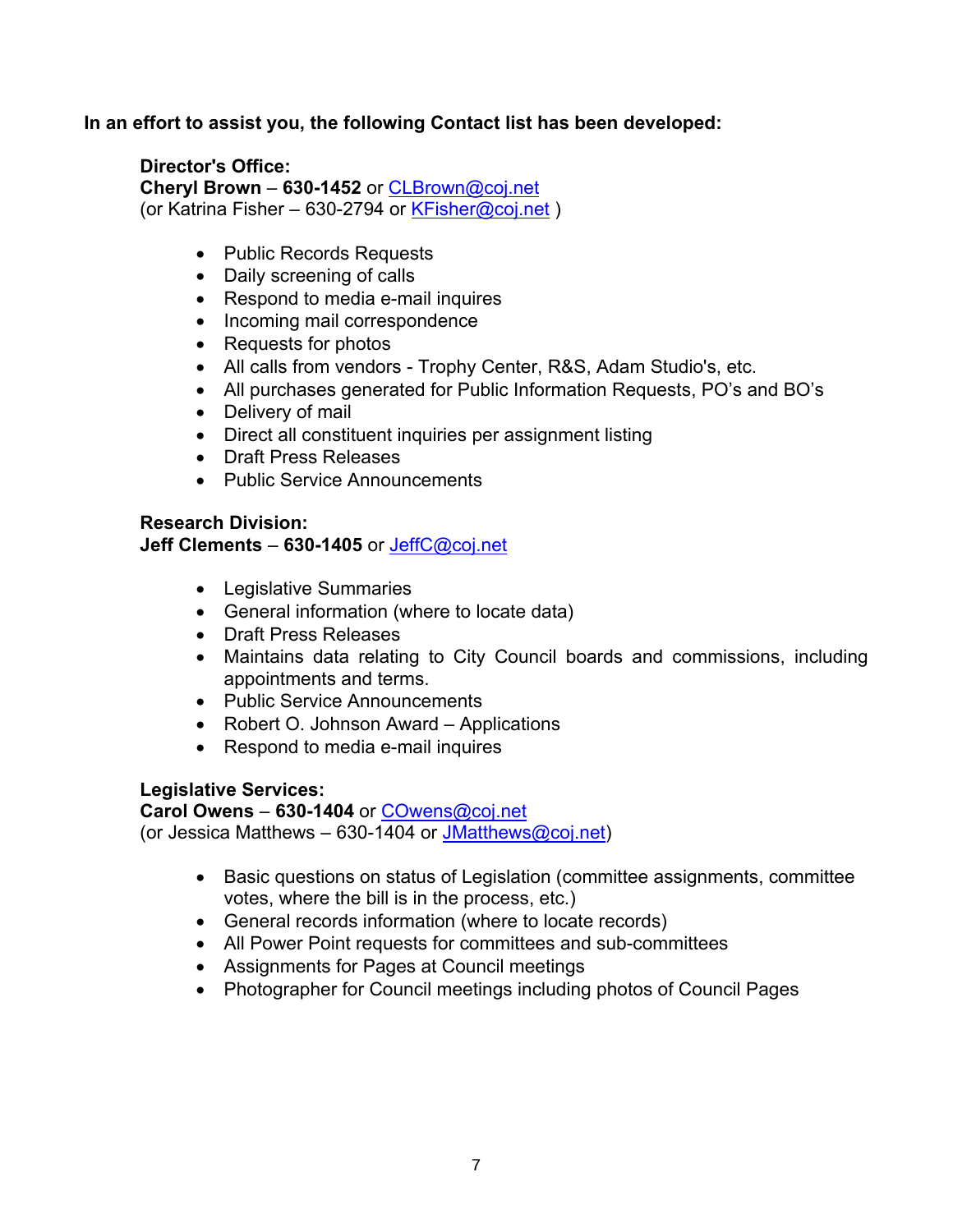# **Administrative Services:**

**Kristi Sikes** – **630-1401** or KCSikes@coj.net (or Nancy Carlos – 630-2430 or  $NCarlos@coj.net$ )

- All requests for purchasing
- All calls from vendors
- All purchases generated for Public Information Requests, PO's and BO's
- Delivery of mail
- Direct all constituent inquiries per assignment listing

# **Information Systems & Services:**

These positions are appointed by the Director/Council Secretary and duties are dependent upon assignment as shown below:

# **Software, Databases, & Records Assignment**

**Paula Shoup – 630-7234** or PShoup@coj.net

- Designs, implements, maintains, and modifies computer management information systems, databases, software, and equipment.
- Studies, reviews, and analyzes functional activities, operations, and methods of support and makes recommendations to systems.
- Plans, researches, coordinates, and reports information.
- Provides technical assistance to personnel to improve operations and automate processes, and resolves related problems.
- Manages related projects.
- Maintains City Council web site.
- Monitors current events and points of interest; updates web site as information changes.
- Researches, compiles data, conducts special studies, and prepares written reports and correspondence.
- Maintains records, files, and reports.
- Performs related work as assigned.

# **Operating Systems, Audio-Visual, & Planning Assignment**

**Steve Cassada – 630-4482** or SCassada@coj.net (or Louie Marino – 630-1400 or  $LMarino@coj.net$ )

- Plans, organizes, designs, implements, maintains and modifies computer management information systems, software, and equipment, audio visual systems and equipment, and telecommunications equipment.
- Initiates and performs computer management information systems needs analyses.
- Functions as key resource for the agency computer management, audio visual and telecommunications systems and related equipment and software.
- Maintains operating systems and coordinates procurement, installation, and maintenance of computers and related equipment and software.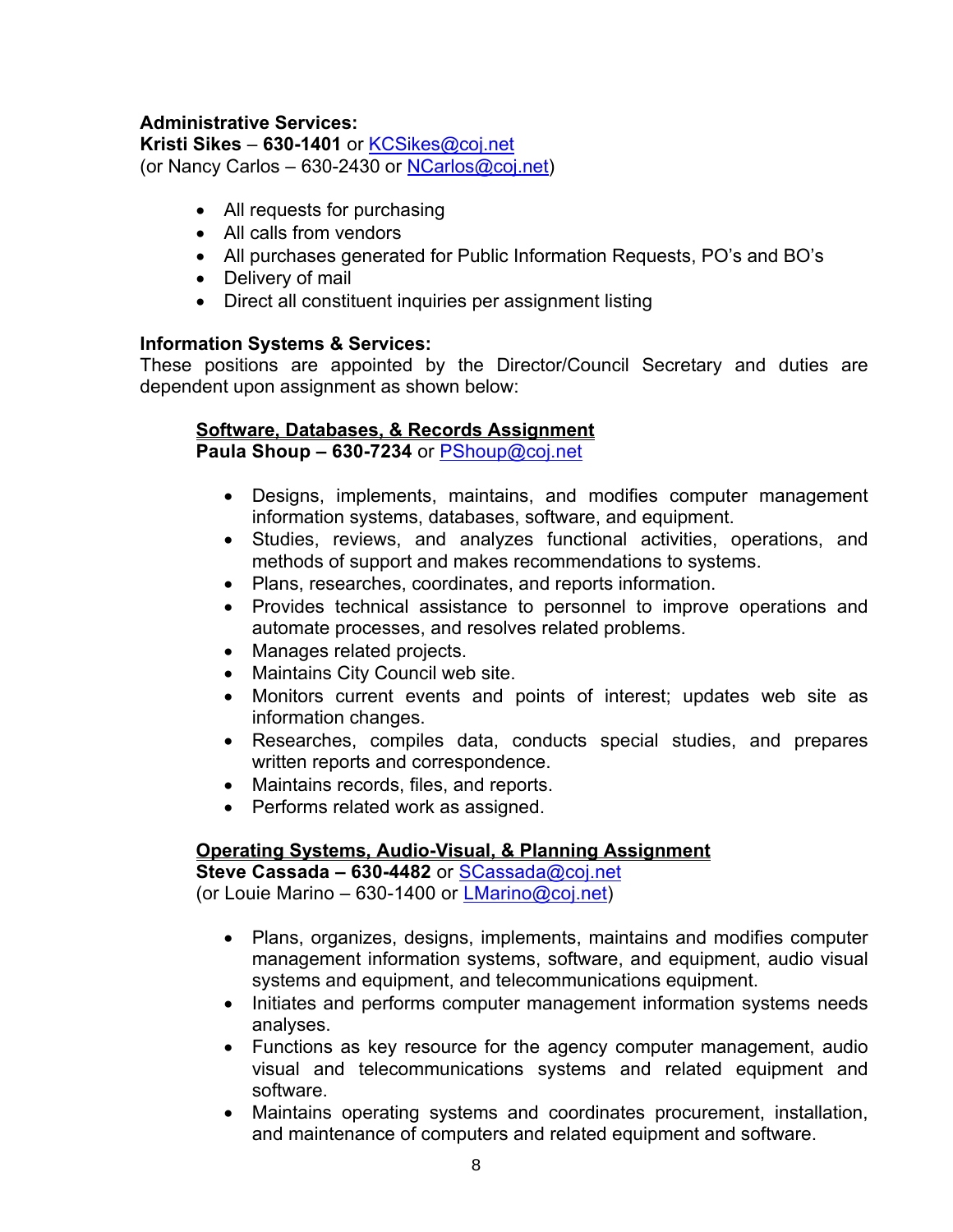- Maintains audio visual and communications devices and coordinates procurement, installation, and maintenance of related equipment and software.
- Provides technical assistance to personnel to improve operations, automate processes and resolve related problems.
- Consults with management on computer information systems needs and priorities.
- Formulates and recommends programs or policies.
- Performs related work as assigned.

### **Value Adjustment Board:**

#### **Cheryl L. Brown, VAB Clerk**

**Heather Pelegrin, VAB Supervisor – 630-0825** or Pelegrin@coj.net

(or Nichole Oswald, VAB Staff – 630-7633 or NOswald@coj.net)

The Value Adjustment Board (VAB) reviews appeals from decisions made by the Duval County Property Appraiser. VAB jurisdiction includes appeals of property value assessments, exemption denials and agricultural (greenbelt) classification denials, among others. The Director/Council Secretary serves as the Value Adjustment Board Clerk.

The VAB for Duval County consists of five members – two members of the Jacksonville City Council, one of whom shall be the chairperson; one member of the Duval County School Board; and two citizen members appointed one each by the Jacksonville City Council and the Duval County School Board. As a quasijudicial body, this board is not allowed to discuss matters pending before them outside of public hearings and noticed meetings.

Constituents are required to complete a petition in full and file it with the Clerk of the VAB, along with a filing fee of up to \$15.00. Homeowners appealing a homestead exemption denial, and persons with appropriate certificate or other documentation issued by the Department of Children and Family Services, will be exempted from paying a filing fee.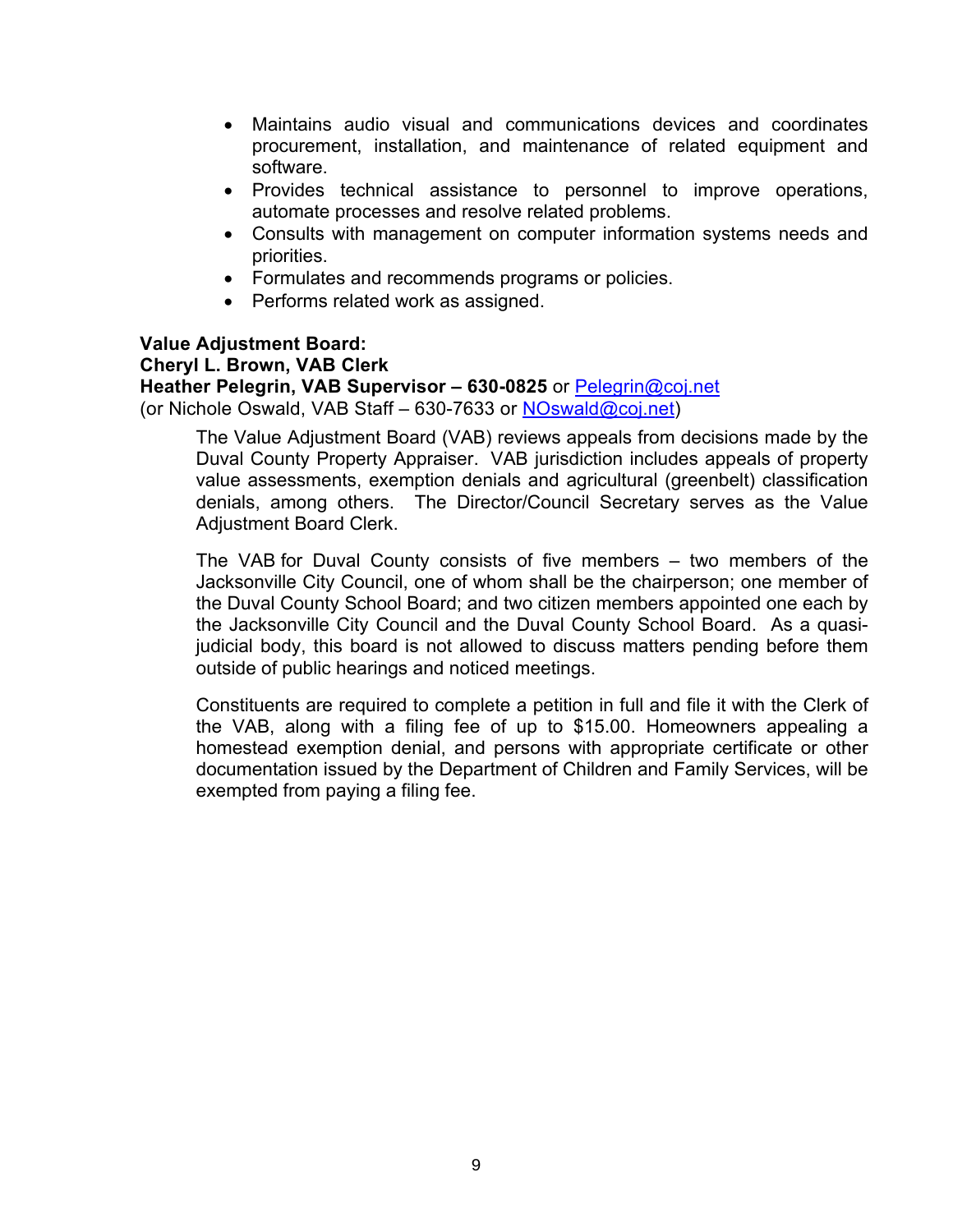- E. Personnel Committee
	- 1. Pursuant to Sec. 11.122(b), *Ordinance Code*, the Personnel Committee will be convened by the Council President, as needed, to consider personnel matters.
	- 2. Personnel Committee membership:
		- Council President
		- Council Vice President
		- Finance Committee Chair
		- Rules Committee Chair
		- Council Member selected by the Council President
	- 3. This committee may make recommendations concerning the appointment or discharge of the following staff members, but such recommendation must be confirmed by a majority vote of the Council:
		- Director/Council Secretary
		- Chief of Research
		- Chief of Administrative Services
		- Chief of Legislative Services
		- Assistant Chiefs of Legislative Services
	- 4. All other appointed employees within the Office of Council Administration are appointed and discharged by the Director/Council Secretary, except for Executive Council Assistants.

## **III. Executive Council Assistants**

- A. Pursuant to Sec. 10.108, *Ordinance Code*, each Council Member has the option of appointing a full-time Executive Council Assistant or sharing a full-time Executive Council Assistant with another Council Member. **No central clerical staff has been provided since 2000.**
- B. Executive Council Assistants report directly to the appointing Council Member(s). All administrative work to accommodate hiring is performed by the Office of the Director/Council Secretary. All personnel and employment plan requirements established by the City of Jacksonville must be adhered to prior to employment with the Office of City Council.
- C. The salary is set by the appointing Council Member(s) within the salary range set by the City Council.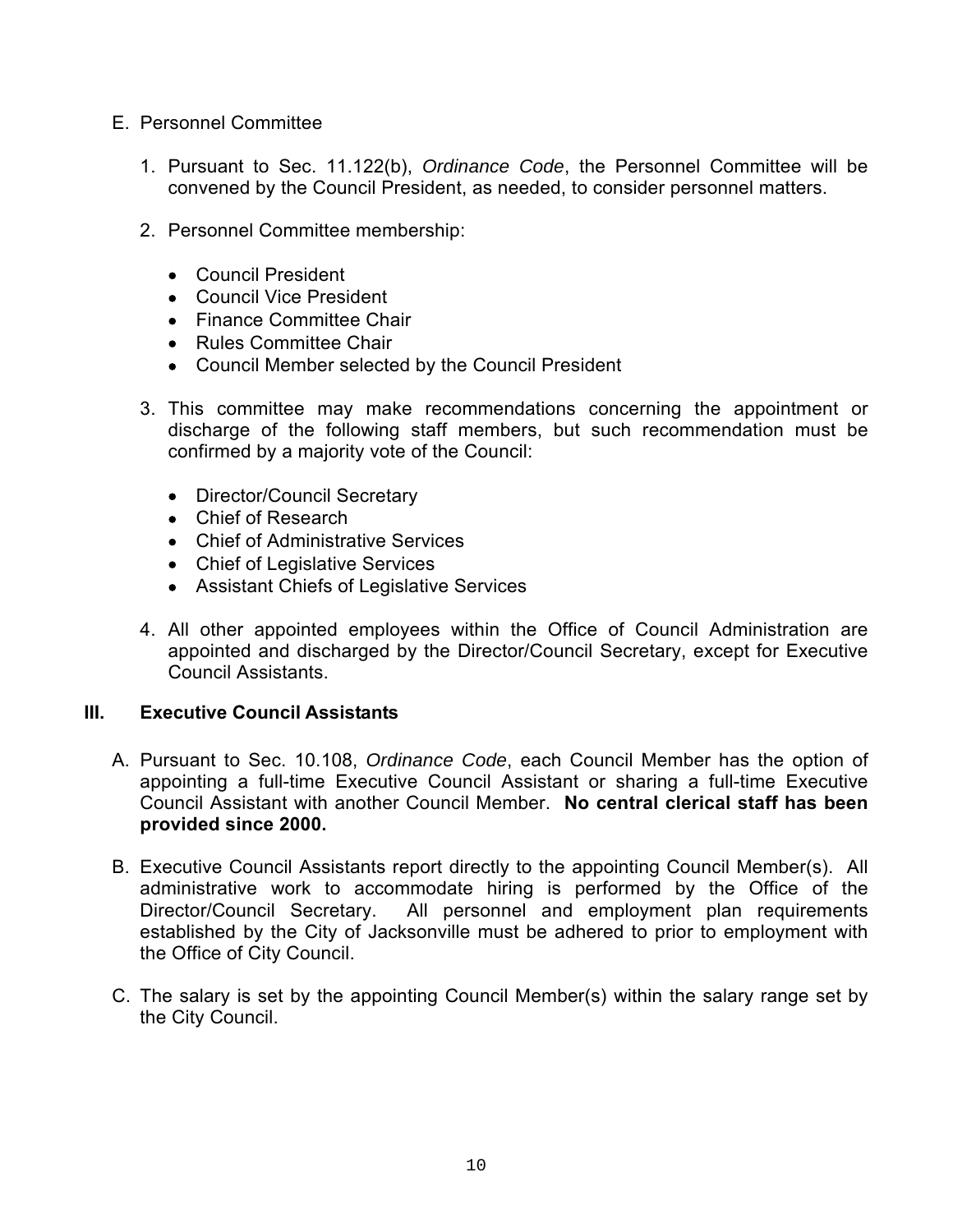# **IV. Council Recognitions**

- A. Council Members are authorized to present a certificate of commendation or appreciation to any person, group or entity in honor of outstanding service, accomplishment or distinction (Sec. 16.105, *Ordinance Code*).
	- 1. Certificates and accompanying folders are available through the Director/Council Secretary.
	- 2. Executive Council Assistants prepare the certificates for signature by the appropriate Council Member / Council President.
- B. Council Members may also introduce resolutions honoring and commending any person, group or entity.
	- 1. These resolutions may be framed and presented during a Council meeting by request of the sponsor to the Director/Council Secretary or the Chief of Legislative Services.
	- 2. Presentations should be scheduled at least two weeks after final passage of the resolution, by the sponsoring Council Member, in consultation with the Council President, Director/Council Secretary and Chief of Legislative Services.

## **V. Charter Revision Commission**

(Chapter 17, *Ordinance Code*)

A. The Charter Revision Commission is established every ten years during the month of May (2019) prior to the taking of the U.S. Census. During an eight-month term, the Commission reviews the City of Jacksonville Charter and any special acts of the Legislature affecting the Consolidated City of Jacksonville. The Commission makes recommendations to the Council regarding changes to the Charter. The Council Secretary serves as secretary to the Commission and provides the administrative support necessary to complete the work of the Commission.

## **VI. Reapportionment**

(Chapter 18, *Ordinance Code*)

- A. The Charter imposes upon the Council the duty of reapportioning the fourteen Council districts, which automatically reapportions the School, as those districts are composed of two Council districts (example: School Board district 1 is composed of Council districts 1 and 2).
- B. The Council must ensure that all districts are nearly equal in population and that they are arranged as logically and compactly as possible while still meeting all state and federal laws and requirements.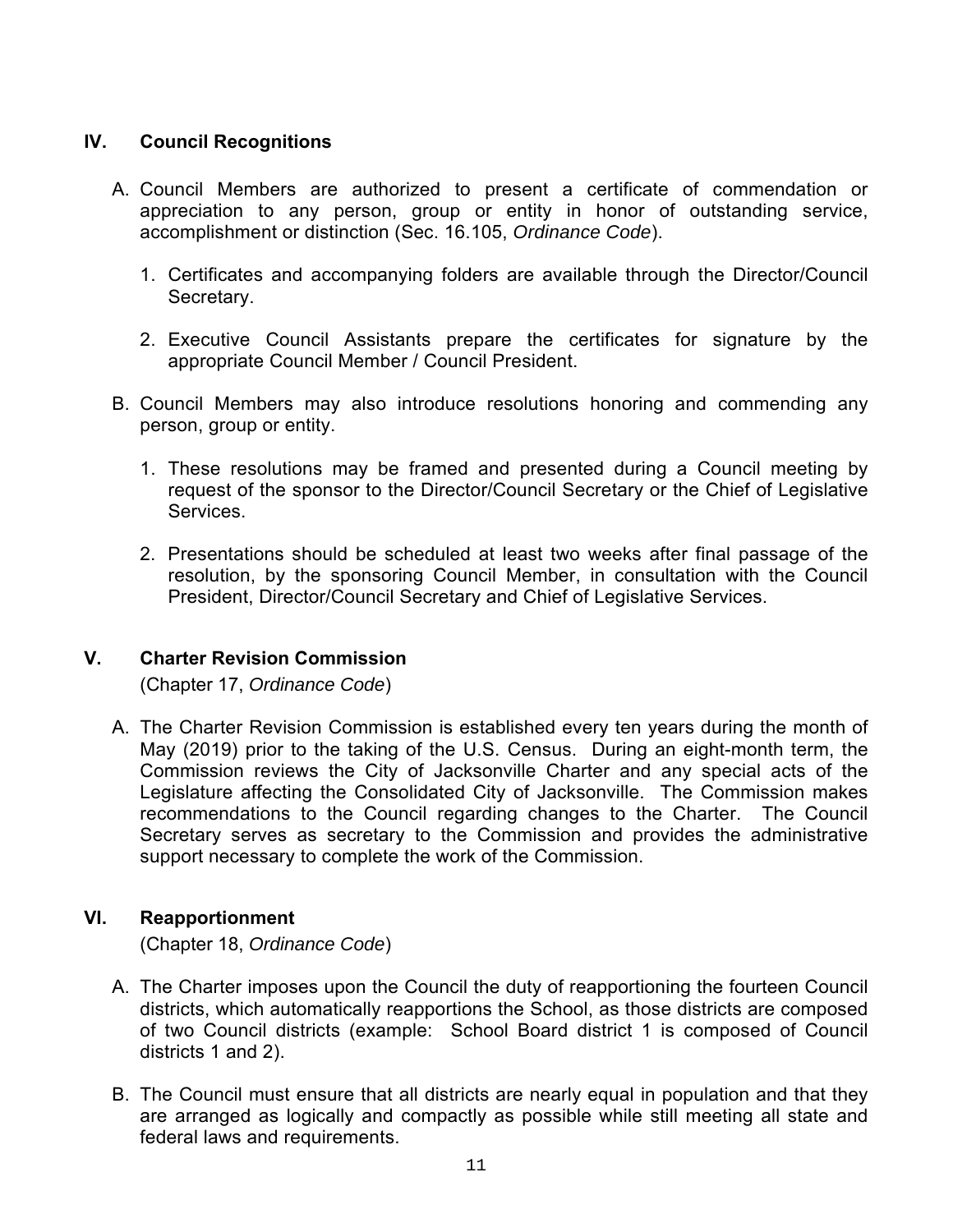- C. Reapportionment is conducted every ten years following the publication of the U.S. Census and cannot be done at any other time.
- D. Within six months after the taking of the census, the Council President must appoint a special committee (or designate a standing committee) to serve as the Reapportionment Committee.
- E. A reapportionment consultant must be hired (this can be the Research Division, Planning and Development Department, or any other qualified person or entity) to assist the committee in the formulation of a plan.
- F. No later than 30-days after publication of the census, the Reapportionment Committee must submit a plan to the full Council in the form of an ordinance.
- G. The plan is referred to the Rules Committee which must hold at least three public hearings at different locations in the City.
- H. Once approved by the Rules Committee, the plan must be approved by the Council through enacted of the ordinance.
- I. If the Council does not enact a plan within six-months after the publication of the census, the Director/Council Secretary must certify this fact to the City General Counsel, who in turn must petition the Circuit Court to make the reapportionment.
- J. The reapportioned districts are not effective for the purpose of electing members to the Council until the next general election, which occurs at least nine-months after the enactment of the ordinance.

# **VII. Lobbying**

(Chapter 602, *Ordinance Code*)

- A. Registration of lobbyists.
	- 1. Each person who lobbies for compensation from any officer or employee of the City must register with the Director/Council Secretary or the City Ethics Officer.
		- a. Registration may be for an annual period or a lesser, stated period.
		- b. No person may lobby until they are registered.
	- 2. The Director/Council Secretary and City Ethics Officer shall maintain a book of registration statements and oaths submitted by lobbyists, as well as any corrections and amendments made to these statements. Information regarding currently Registered Lobbyists is available on the City Council webpage at https://lobbyist.coj.net/Search.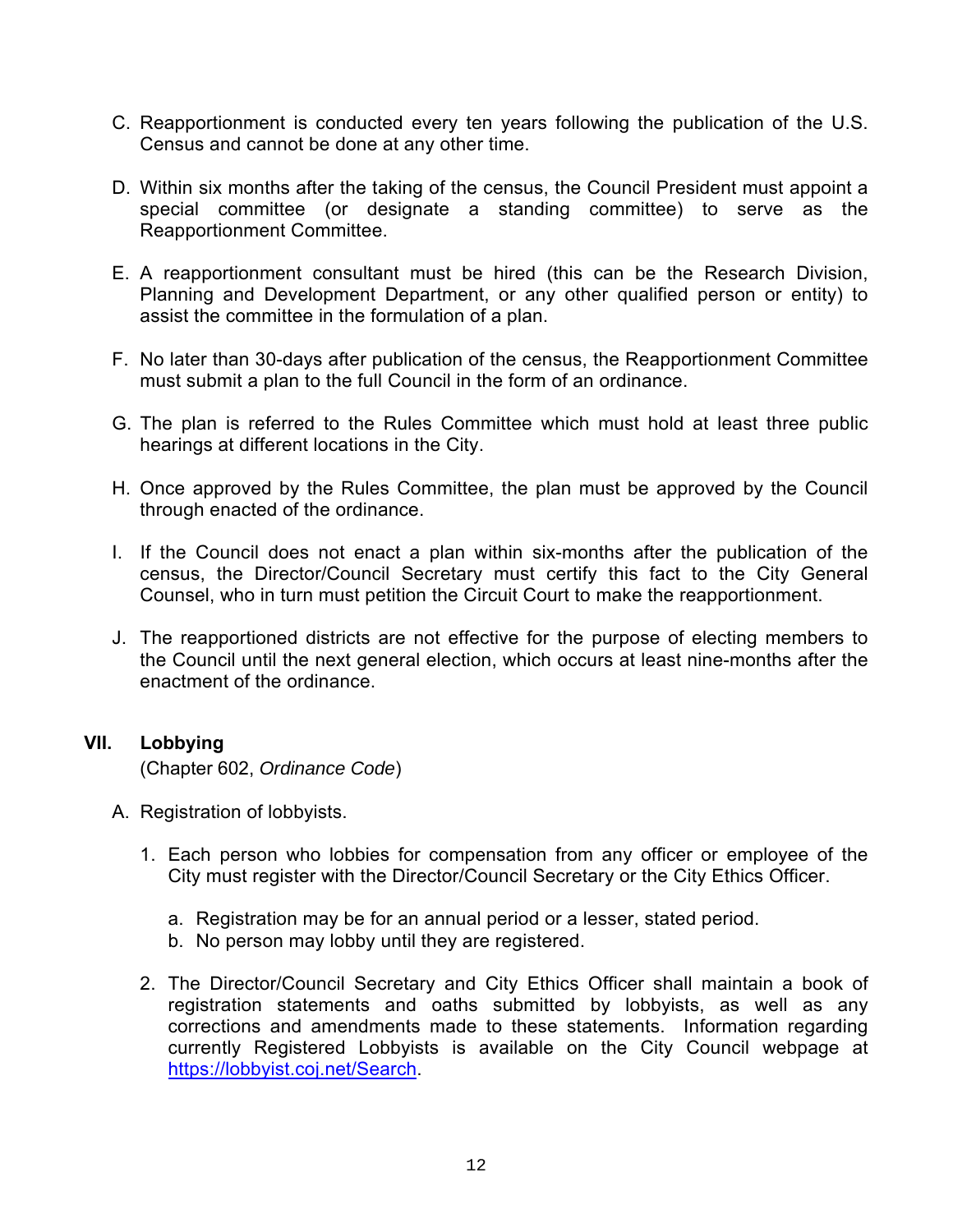- 3. If a registered lobbyist no longer lobbies, the registration statement and oath of this lobbyist are pulled from the book of active lobbyists and placed in a book of inactive or former lobbyists.
- 4. Lobbyists are responsible for renewing their registration at the end of the period for which it was filed if they wish to continue lobbying the Council.
- B. Individuals not required to register as lobbyists:
	- 1. A public official, city employee or employee of an independent agency acting in an official capacity, in connection with job responsibilities or as specified in a collective bargaining agreement.
	- 2. A person who addresses the Council during a "comments from the public" segment offered during City Council meetings.
	- 3. A person who appears at the request or under compulsion of the Council or a Council committee.
	- 4. Expert witnesses and other persons who give testimony about a particular matter but do not advocate passage or defeat of the matter.
	- 5. A person who is not exempt under the above criteria but otherwise fits the definition of a lobbyist and receives no compensation as a lobbyist.
- C. Individuals acting as lobbyists who willfully and knowingly choose not to comply with registration requirements, shall be guilty of a class A offense against the city.